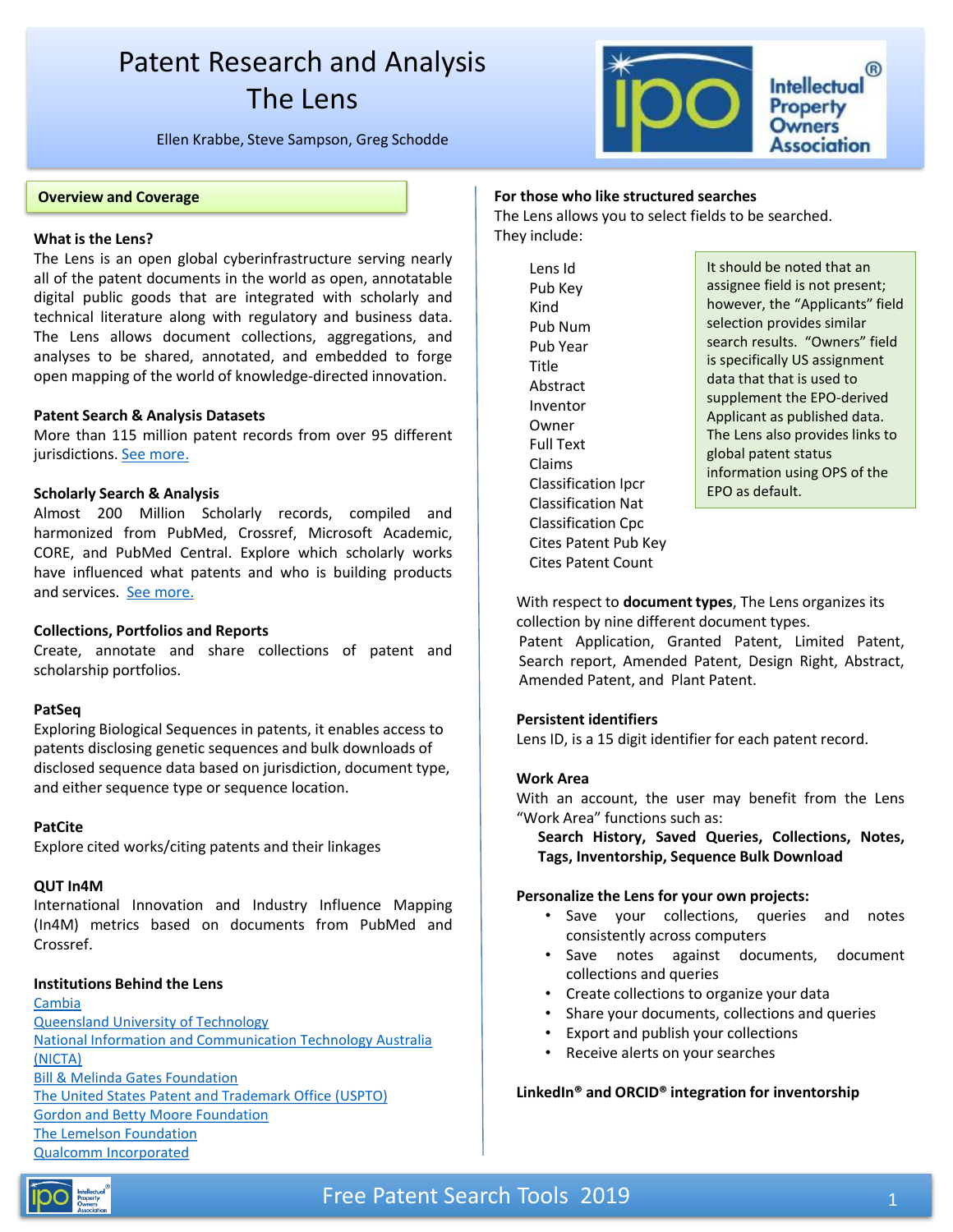IOI **LENS.ORG** 

 $-1$ 

# **The Lens**

| Scholarly Works                    | ⊚                    |
|------------------------------------|----------------------|
| Search 199,822,774 Scholarly Works |                      |
| Flags<br>5                         |                      |
| Institution                        |                      |
| Institution Country/Region         | $\circ$              |
| Author                             |                      |
| Identifier Type                    |                      |
| Funding                            | v.                   |
| Journal                            | v.                   |
| Conference Name                    |                      |
| Publication Type                   |                      |
| Publisher                          |                      |
| Subject Matter                     | $\ddot{\phantom{1}}$ |
| Open Access                        | v.                   |
| Scholar Structured Search          | $^{\circ}$           |
| Patents                            | ⊚                    |
| Search 115,017,828 Patents         | Q                    |
| 6<br>Jurisdictions                 |                      |
| Inventors                          |                      |
| Owners (US)                        |                      |
| Applicants                         |                      |
| Document Types                     |                      |
| Biologicals                        |                      |
| Classification Explorer            | $^\circledR$         |
| Patent Structured Search           | $^\circledR$         |



### **Landing page**

- 1. Search options: patents, scholarly works, PatSeq, PatCite, QUTIn4M
- 2. Information options: Request Demo, Feature Tour, About
- 3.User interface languages
- 4. Login for all features
- 5.Quick search options for Nonpatent literature
- 6.Quick search options for Patents: the following search terms were entered into the patent search box on the left: portable solar usb charger

## **Structured searches are also**

### **possible, such as:**

- portable AND solar AND usb AND charger
- portable AND solar AND (usb OR "universal serial bus") AND charger

**Note: operators AND, OR and NOT must be in all caps.**

### **Search results list and analysis**

- 7. Number of results and number of families
- 8. Sidebar with rapid access to filters, collections, notes tags, saved queries; filters provide numerous options to refine the search; use down arrows to view options and you can include or exclude a filter
- 9. Click on the check box for a record or at the top to select All Results or Page Results, this opens the option to create a collection of documents of interest for later review
- 10. Expanded view: click down arrow at the top for all or next to "Published" for a record
- 11. Refine the search by changing search terms and click on "Refine search". The question mark gives search tips
- 12. The down arrow next to "Refine Search" provides rapid access to a New Search or the Classification Viewer
- 13. Edit Search opens the Structured Search and the Query Text Editor

### 14. Options: Save Query, Share Results, Export

Results, Cited by Works shows only patents citing NPL and Group Families (When grouping is ON, one member of a simple family is seen)

- 15. Sort options: rank, publication, filing, priority, cited, sequences or family
- 16. Click on title or document number for details
- 17. Analysis Preview column and Hide Preview link
- 18. Full analysis tab
- 19. Tab to see cited works / NPL. In the righthand column of cited works you will find links to article sources. Open source copies of documents may be found with certain links. Others use Open URL links to the WorldCat registry for access to a full text version, either by payment or through your institution/corporation.

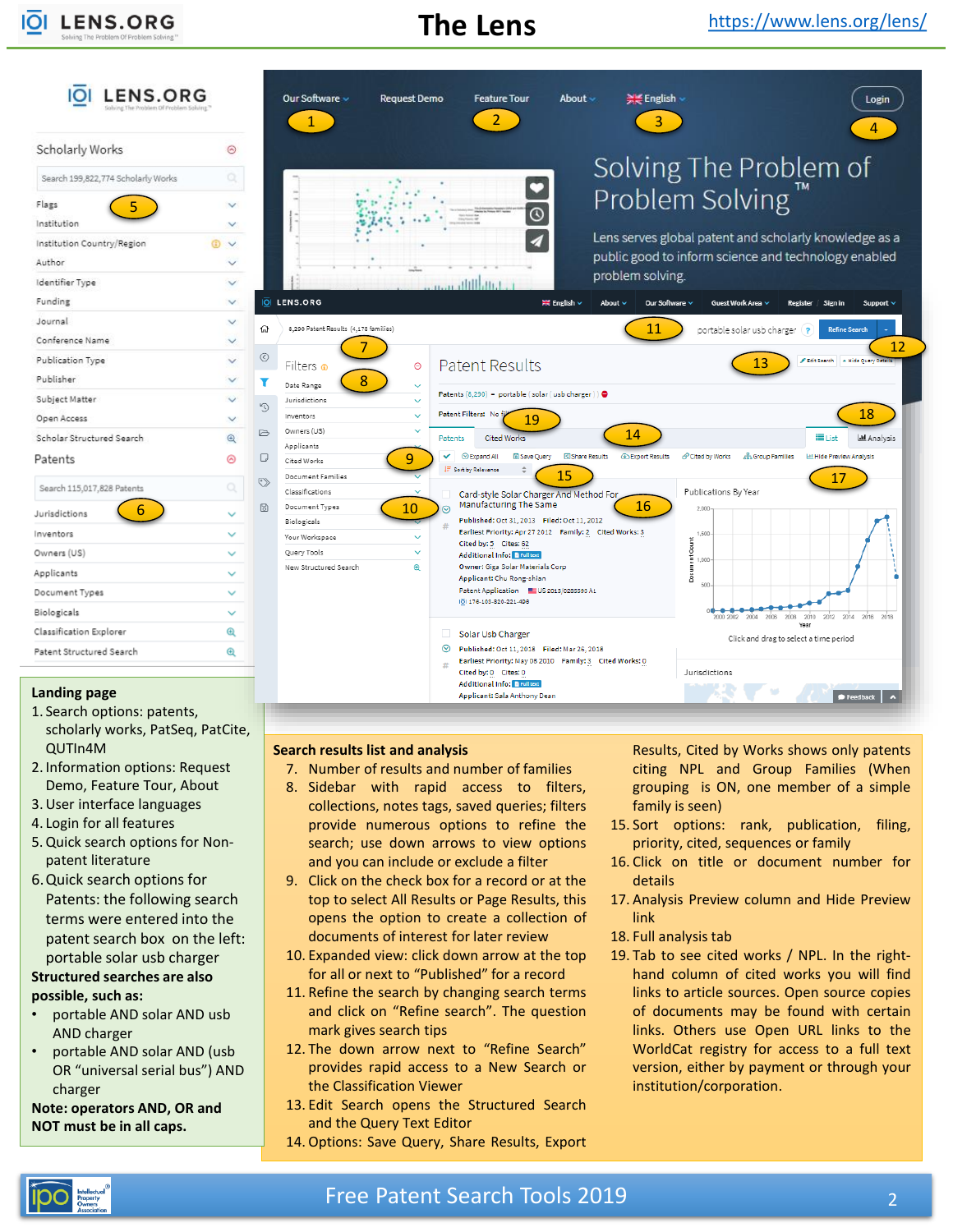

#### **Patent document view accessed by clicking on a title: signed in** 7.Download Citation to obtain the bibliographic information in RIS, 1. Tabs to parts of document: summary & full text BibTeX, CSV or JSON format 2. Cited by and Cites for forward and backward citations 8. Share Patent allows you to send it to someone by Twitter, 3. Family and legal information Facebook, LinkedIn or Email 4.Notes indicates whether there is existing information 9.Download PDF 5. Collection options: create, add, remove or make a note to add 10.Document preview; click to open the scanned document information to the document 11.Key search terms highlighted 6.Make a note to add information to the record ◉ Solar-powered Charger Patent Application  $\triangledown$ EE US 2009/0102414 A1 Published: Apr 23, 2009 Earliest Priority: Aug 08 2007 Family: 3 Cited Works: 0 Cited by: 15 Cites: 11 10| 125-025-230-619-559 **Additional Info:** FE  $\mathbb{C}^{\mathsf{d}}$  $\overline{2}$ 3  $\overline{A}$ 1 **Full-text** Legal Info Patent Summary Cited by 15 patents Cites 11 patents Family Info Notes **o** ₿ Create Collection (+) Add to Collection ○ Remove from Collection Share Patent **DMake Note B** Download Citation 9  $\begin{array}{c} \text{5} \end{array}$  (6) (7) (8) 7  $\Box$ Abstract B Download PDF  $\heartsuit$ A solar-powered charger includes a solar collector configured to generate electrical energy when exposed to light, a battery coupled to the solar collector configured to receive and store the electrical energy, a connector coupled to the solar collector and 10 **Document Preview**  $\boxdot$ the battery to provide a pathway for discharging the electrical energy to an external device and a casing configured to retain the solar collector, the battery and the connector, comprising an integral clip configured to attach the solar-power charger to a ---------------plurality of objects. Pels No: 15 2009/0102414 A1<br>Pels Date Apr. 23, 2009 11 Claims 1. A solar-powered charger, comprising: a solar collector configured to generate electrical energy when exposed to light; a battery coupled to the solar collector configured to receive and store the electrical energy; a connector coupled to the solar collector and the battery to provide a pathway for discharging the electrical energy to an external device; and a casing configured to retain the solar collector, the battery and the connector, comprising an integral clip configured to attach the solar-power charger to a plurality of objects. 2. The solar-powered charger of claim 1, wherein the integral clip comprises a carabiner clip.

- 3. The solar-powered charger of claim 1, wherein the integral clip comprises a Velcro® clasp.
- 4. The solar-powered charger of claim 1, wherein the casing comprises one of a metal casing, a ceramic casing, a plastic casing and a composite casing.

### **Work area**

By clicking on "Work Area in the upper page menu, the page below opens if you are signed into an account

- 1. New Patent Search or New Scholar Search
- 2. Searches Tab with the additional tabs for Search History, Saved Queries, PatSeq Finder History, and PatCite History
- 3. Collections: To gather, import/export documents of interest, share documents with access settings and view in PatCite

4. Analysis Dashboards are saved customized charts/figures

- 5. Notes: Can be added to documents from the search
- 6. Tags: Can be added to documents from the search result page to assist in organizing documents
- 7. Inventorship: Allows recording inventorship in the popup dialog for your name in "Inventors" sections. This allows other users to see your profile from ORCID or LinkedIn
- 8. Sequence bulk download enables you to download more than 300 M sequence listings extracted from full-text patent documents, megafiles, and public databases in FASTA format

| ⋒<br>Profile<br>Search History                                                                                                                          | <b>New Patent Search</b><br>4 |                            |                                                                                                                           |                 |              | New Scholar Search                              |                     |
|---------------------------------------------------------------------------------------------------------------------------------------------------------|-------------------------------|----------------------------|---------------------------------------------------------------------------------------------------------------------------|-----------------|--------------|-------------------------------------------------|---------------------|
| Personalize Your Lens<br>Personalize the Lens for your own projects:                                                                                    | Searches<br>Search History    | Collections                | Analysis Dashboards<br><b>Notes</b>                                                                                       | Tags            | Inventorship | Sequence Bulk Download<br><b>Filter History</b> | 8                   |
| • Save your collections, queries and notes<br>persistently across computers.<br>Save notes against documents, document<br>٠<br>collections and queries. | Search History                | <b>Saved Queries</b>       | 13) To opt out of search history being on by default, please update your user settings. Settings<br>PatSeq Finder History | PatCite History |              |                                                 |                     |
| Create workbooks to organise your data.<br>٠<br>• Share your documents, collections and<br>queries with others.                                         | Type                          | Item                       |                                                                                                                           |                 | # Results    | Created                                         | <b>Tools</b><br>0   |
| Publish your workbooks.<br>٠<br>Patent<br>search:<br>Learn About Workspaces                                                                             |                               | portable solar usb charger |                                                                                                                           |                 | 8290         | Jun 06 2019,<br>11:28 AM                        | 血<br>$\overline{B}$ |